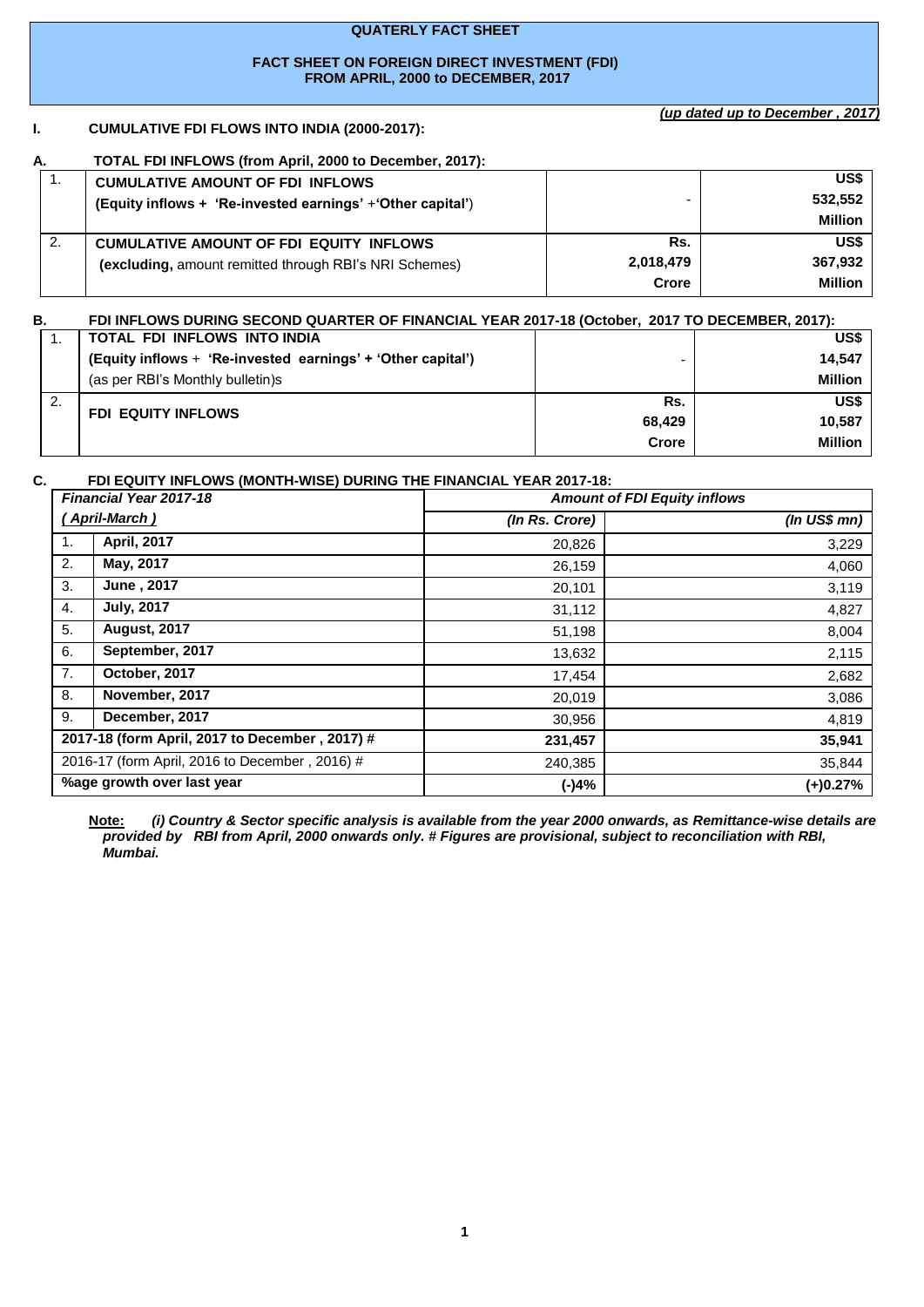# **D. SHARE OF TOP INVESTING COUNTRIES FDI EQUITY INFLOWS** *(Financial years):*

|              |                                                                                                       |                              |                              |                                           |                                                                      | Amount Rupees in Crores (US\$ in Million)                 |
|--------------|-------------------------------------------------------------------------------------------------------|------------------------------|------------------------------|-------------------------------------------|----------------------------------------------------------------------|-----------------------------------------------------------|
| <b>Ranks</b> | <b>Country</b>                                                                                        | 2015-16<br>(April-<br>March) | 2016-17<br>(April-<br>March) | 2017-18<br>$(April, 17-$<br>December, 17) | <b>Cumulative</b><br><b>Inflows</b><br>(April, 00 -<br>December, 17) | %age to total<br><b>Inflows</b><br>(in terms<br>of US \$) |
| 1.           | <b>Mauritius</b>                                                                                      | 54.706<br>(8, 355)           | 105,587<br>(15, 728)         | 85.783<br>(13, 348)                       | 671,734<br>(124, 986)                                                | 34%                                                       |
| 2.           | Singapore                                                                                             | 89,510<br>(13,692)           | 58,376<br>(8,711)            | 59,392<br>(9,213)                         | 374,434<br>(63, 803)                                                 | 17%                                                       |
| 3.           | Japan                                                                                                 | 17,275<br>(2,614)            | 31,588<br>(4,709)            | 8,140<br>(1263)                           | 150.399<br>(26, 938)                                                 | 7%                                                        |
| 4.           | <b>U.K.</b>                                                                                           | 5,938<br>(898)               | 9,953<br>(1, 483)            | 4,654<br>(720)                            | 130,199<br>(25, 311)                                                 | 7%                                                        |
| 5.           | <b>Netherlands</b>                                                                                    | 17,275<br>(2,643)            | 22,633<br>(3, 367)           | 15,363<br>(2, 383)                        | 132,529<br>(23,065)                                                  | 6%                                                        |
| 6.           | U.S.A                                                                                                 | 27,695<br>(4, 192)           | 15,957<br>(2, 379)           | 11,242<br>(1,744)                         | 121,774<br>(22,067)                                                  | 6%                                                        |
| 7.           | Germany                                                                                               | 6,361<br>(986)               | 7,175<br>(1,069)             | 6,522<br>(1012)                           | 58.567<br>(10, 710)                                                  | 3%                                                        |
| 8.           | Cyprus                                                                                                | 3,317<br>(508)               | 4,050<br>(604)               | 2,142<br>(332)                            | 48,872<br>(9, 488)                                                   | 3%                                                        |
| 9            | <b>France</b>                                                                                         | 3,937<br>(598)               | 4,112<br>(614)               | 2,948<br>(457)                            | 33,585<br>(6, 182)                                                   | 2%                                                        |
| 10.          | <b>UAE</b>                                                                                            | 6,528<br>(985)               | 4,539<br>(675)               | 4,056<br>(628)                            | 30,243<br>(5, 332)                                                   | 1%                                                        |
|              | <b>TOTAL FDI INFLOWS</b><br><b>FROM ALL COUNTRIES *</b><br>*Includes inflows under NRI Schemes of RRI | 262,322<br>(40,001)          | 291,696<br>(43, 478)         | 231,457<br>(35, 941)                      | 2,019,012<br>(368, 053)                                              |                                                           |

 *\*Includes inflows under NRI Schemes of RBI.*

*Note: (i) Cumulative country-wise FDI equity inflows are at – Annex-'A'.*

*(ii) %age worked out in US\$ terms & FDI inflows received through FIPB/SIA+ RBI's Automatic Route + acquisition of existing shares only.*

| __ |  |
|----|--|
|    |  |
|    |  |

#### **E. SECTORS ATTRACTING HIGHEST FDI EQUITY INFLOWS:**

|                |                                    | Amount in Rs. Crores (US\$ in Million) |          |               |                   |                              |
|----------------|------------------------------------|----------------------------------------|----------|---------------|-------------------|------------------------------|
| <b>Ranks</b>   | <b>Sector</b>                      | 2015-16                                | 2016-17  | 2017-18       | <b>Cumulative</b> | % age to total               |
|                |                                    | (April –                               | (April-  | $(April, 17-$ | <b>Inflows</b>    | <b>Inflows</b><br>$(\ln  \)$ |
|                |                                    | March)                                 | March)   | December, 17) | (April, 00 -      | terms of US\$)               |
|                |                                    |                                        |          |               | December, 17)     |                              |
| 1.             | <b>SERVICES SECTOR **</b>          | 45,415                                 | 58,214   | 29,819        | 346,387           | 17%                          |
|                |                                    | (6,889)                                | (8,684)  | (4,620)       | (64,097)          |                              |
| 2.             | <b>TELECOMMUNICATIONS</b>          | 8,637                                  | 37,435   | 39,264        | 169,428           | 8%                           |
|                |                                    | (1, 324)                               | (5, 564) | (6, 136)      | (30,082)          |                              |
| 3.             | <b>COMPUTER SOFTWARE &amp;</b>     | 38,351                                 | 24,605   | 33,246        | 170,035           | 8%                           |
|                | <b>HARDWARE</b>                    | (5,904)                                | (3,652)  | (5, 156)      | (29, 825)         |                              |
| 4.             | <b>CONSTRUCTION DEVELOPMENT:</b>   | 727                                    | 703      | 2,453         | 117,092           |                              |
|                | TOWNSHIPS, HOUSING, BUILT-UP       | (113)                                  | (105)    | (381)         | (24, 674)         | 7 %                          |
|                | <b>INFRASTRUCTURE</b>              |                                        |          |               |                   |                              |
| 5.             | <b>AUTOMOBILE INDUSTRY</b>         | 16,437                                 | 10,824   | 11,202        | 103,421           | 5 %                          |
|                |                                    | (2,527)                                | (1,609)  | (1,739)       | (18,413)          |                              |
| 6.             | <b>TRADING</b>                     | 25,244                                 | 15,721   | 14,649        | 99,207            | 4 %                          |
|                |                                    | (3, 845)                               | (2, 338) | (2, 274)      | (16,485)          |                              |
| 7 <sub>1</sub> | <b>DRUGS &amp; PHARMACEUTICALS</b> | 4,975                                  | 5,723    | 5,662         | 81,482            |                              |
|                |                                    | (754)                                  | (857)    | (878)         | (15, 585)         | 4 %                          |
| 8.             | <b>CHEMICALS (OTHER THAN</b>       | 9,664                                  | 9,397    | 7,327         | 76,279            |                              |
|                | <b>FERTILIZERS)</b>                | (1, 470)                               | (1, 393) | (1, 137)      | (14, 430)         | 4 %                          |
| 9.             | <b>POWER</b>                       | 5,662                                  | 7,473    | 8,912         | 68,999            |                              |
|                |                                    | (869)                                  | (1, 113) | (1,378)       | (12, 967)         | 4 %                          |
| 10             | <b>CONSTRUCTION</b>                | 29,842                                 | 12,478   | 16,345        | 76,720            |                              |
|                | (INFRASTRUCTURE) ACTIVITIES        | (4,511)                                | (1,861)  | (2,540)       | (12, 357)         | 3%                           |

 **Note:** *(i)\*\* Services sector includes Financial, Banking, Insurance, Non-Financial / Business, Outsourcing, R&D, Courier, Tech. Testing and Analysis*

*(ii) Cumulative Sector- wise FDI equity inflows are at - Annex-'B'.*

*(iii) FDI Sectoral data has been revalidated / reconciled in line with the RBI, which reflects minor changes in the FDI figures (increase/decrease) as compared to the earlier published sectoral data.*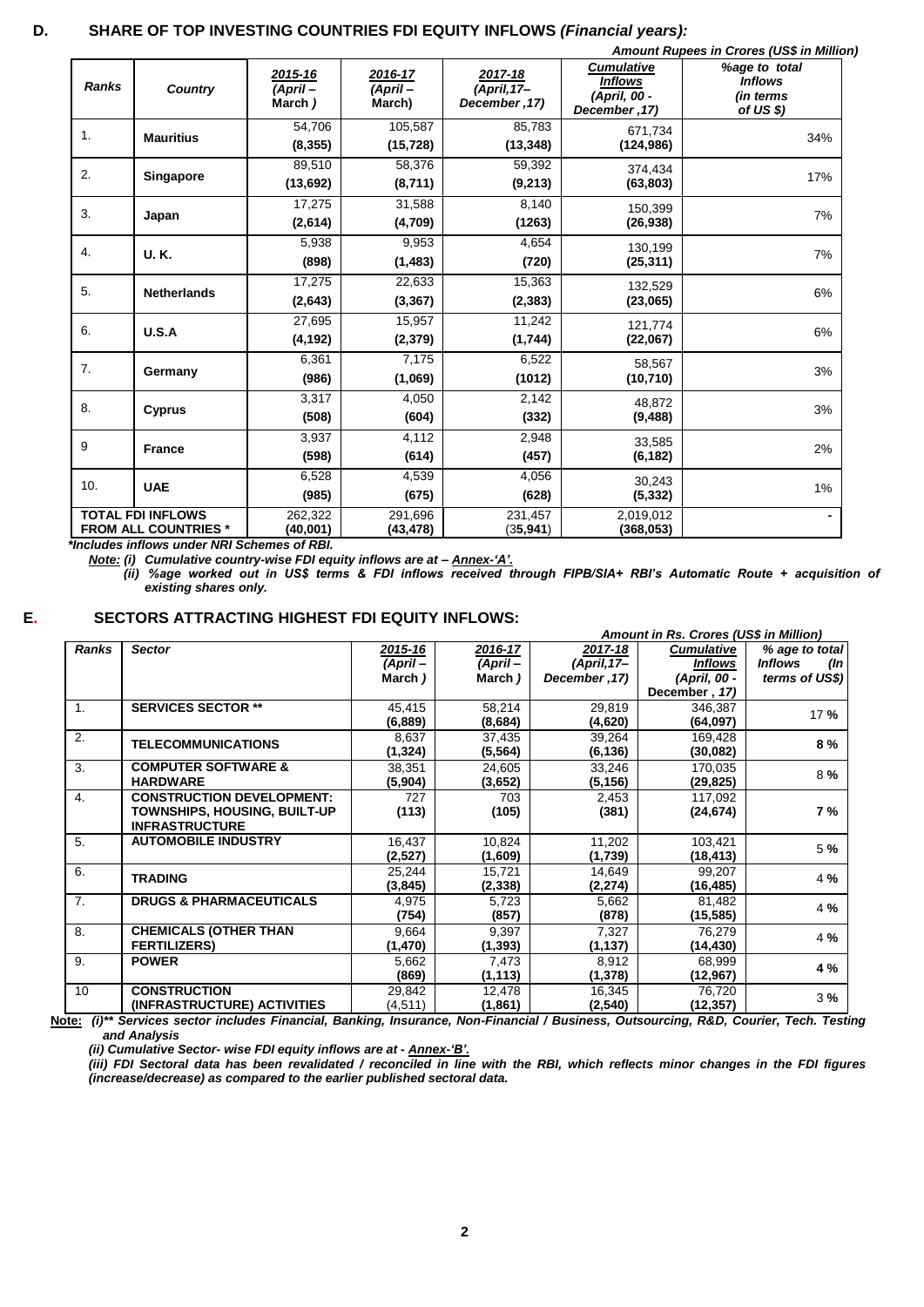# **F. STATEMENT ON RBI'S REGIONAL OFFICES (WITH STATE COVERED) RECEIVED FDI EQUITY INFLOWS<sup>1</sup>** *(from April, 2000 to* December , 2017*):*

|                |                                                 |                                                                                                                                  |                              |                              |                                    |                                                     | Amount Rupees in Crores (US\$ in Million)    |
|----------------|-------------------------------------------------|----------------------------------------------------------------------------------------------------------------------------------|------------------------------|------------------------------|------------------------------------|-----------------------------------------------------|----------------------------------------------|
| S.<br>No.      | RBI's - Regional<br>Office <sup>2</sup>         | <b>State covered</b>                                                                                                             | 2015-16<br>(April-<br>March) | 2016-17<br>(April-<br>March) | 2017-18<br>(April, 17-<br>December | <b>Cumulative</b><br><b>Inflows</b><br>(April, 00 - | %age to total<br><b>Inflows</b><br>(in terms |
|                |                                                 |                                                                                                                                  |                              |                              | , 17)                              | December, 17)                                       | of US\$)                                     |
| $\mathbf{1}$   | <b>MUMBAI</b>                                   | <b>MAHARASHTRA,</b><br>DADRA&<br><b>NAGAR HAVELI,</b><br><b>DAMAN &amp; DIU</b>                                                  | 62,731<br>(9, 511)           | 131,980<br>(19, 654)         | 74,123<br>(11, 541)                | 621,855<br>(113, 824)                               | 31%                                          |
| 2              | <b>NEW DELHI</b>                                | DELHI, PART OF<br><b>UP AND</b><br><b>HARYANA</b>                                                                                | 83,288<br>(12, 743)          | 39,482<br>(5,884)            | 39,434<br>(6, 113)                 | 411,228<br>(74, 150)                                | 20%                                          |
| 3              | <b>BANGALORE</b>                                | <b>KARNATAKA</b>                                                                                                                 | 26,791<br>(4, 121)           | 14,300<br>(2, 132)           | 41,574<br>(6, 446)                 | 164,786<br>(28, 820)                                | 8%                                           |
| 4              | <b>CHENNAI</b>                                  | <b>TAMIL NADU,</b><br><b>PONDICHERRY</b>                                                                                         | 29,781<br>(4,528)            | 14,830<br>(2, 218)           | 17,745<br>(2,756)                  | 151,123<br>(26, 516)                                | 7%                                           |
| 5              | AHMEDABAD                                       | <b>GUJARAT</b>                                                                                                                   | 14,667<br>(2, 244)           | 22,610<br>(3, 367)           | 5,069<br>(787)                     | 96,143<br>(17, 438)                                 | 5%                                           |
| 6              | <b>HYDERABAD</b>                                | <b>ANDHRA</b><br><b>PRADESH</b>                                                                                                  | 10,315<br>(1, 556)           | 14,767<br>(2, 195)           | 4,887<br>(758)                     | 79,209<br>(14, 524)                                 | 4%                                           |
| $\overline{7}$ | <b>KOLKATA</b>                                  | <b>WEST BENGAL,</b><br>SIKKIM.<br><b>ANDAMAN &amp;</b><br><b>NICOBAR</b><br><b>ISLANDS</b>                                       | 6,220<br>(955)               | 332<br>(50)                  | 1,329<br>(205)                     | 22,508<br>(4, 191)                                  | 1%                                           |
| 8.             | KOCHI                                           | <b>KERALA.</b><br><b>LAKSHADWEEP</b>                                                                                             | 589<br>(90)                  | 3,050<br>(454)               | 1,098<br>(171)                     | 10,887<br>(1,926)                                   | 1%                                           |
| 9              | <b>JAIPUR</b>                                   | <b>RAJASTHAN</b>                                                                                                                 | 332<br>(50)                  | 1,111<br>(165)               | 617<br>(96)                        | 8,854<br>(1,576)                                    | 0.4%                                         |
| 10.            | <b>CHANDIGARH</b>                               | CHANDIGARH,<br>PUNJAB,<br>HARYANA,<br><b>HIMACHAL</b><br><b>PRADESH</b>                                                          | 177<br>(27)                  | 39<br>(6)                    | 697<br>(108)                       | 7,273<br>(1, 472)                                   | 0.4%                                         |
| 11             | <b>BHOPAL</b>                                   | <b>MADHYA</b><br>PRADESH,<br><b>CHATTISGARH</b>                                                                                  | 518<br>(80)                  | 515<br>(76)                  | 131<br>(20)                        | 7,260<br>(1, 392)                                   | 0.4%                                         |
| 12             | PANAJI                                          | <b>GOA</b>                                                                                                                       | 117<br>(18)                  | 555<br>(83)                  | 263<br>(41)                        | 4,802<br>(965)                                      | 0.3%                                         |
| 13             | <b>KANPUR</b>                                   | <b>UTTAR</b><br>PRADESH,<br><b>UTTRANCHAL</b>                                                                                    | 524<br>(80)                  | 50<br>(8)                    | 527<br>(82)                        | 3,545<br>(652)                                      | 0.2%                                         |
| 14             | <b>BHUBANESHWAR</b>                             | <b>ORISSA</b>                                                                                                                    | 36<br>(6)                    | 83<br>(12)                   | 61<br>(10)                         | 2,141<br>(425)                                      | 0.1%                                         |
| 15             | <b>PATNA</b>                                    | BIHAR,<br>JHARKHAND                                                                                                              | 272<br>(43)                  | 69<br>(10)                   | 63<br>(10)                         | 670<br>(113)                                        | 0.03%                                        |
| 16             | <b>GUWAHATI</b>                                 | ASSAM,<br><b>ARUNACHAL</b><br>PRADESH,<br><b>MANIPUR,</b><br><b>MEGHALAYA,</b><br><b>MIZORAM,</b><br>NAGALAND,<br><b>TRIPURA</b> | 66<br>(10)                   | 15<br>(2)                    | 50<br>(8)                          | 512<br>(104)                                        | 0.03%                                        |
| 17             | <b>JAMMU</b>                                    | <b>JAMMU &amp;</b><br><b>KASHMIR</b>                                                                                             | 11<br>(2)                    | 2<br>(0.2)                   | 0<br>(0)                           | 39<br>(6)                                           | 0.0%                                         |
| 18             | <b>REGION NOT INDICATED</b>                     |                                                                                                                                  | 25,886<br>(3,936)            | 47.909<br>(7, 162)           | 43,788<br>(6,790)                  | 425,643 (79,838)                                    | 22%                                          |
|                | <b>SUB. TOTAL</b>                               |                                                                                                                                  | 262,322<br>(40,001)          | 291,696<br>(43, 478)         | 231,457<br>(35, 941)               | 2,018,479<br>(367, 932)                             |                                              |
| 19             | <b>RBI'S-NRI SCHEMES</b><br>(from 2000 to 2002) |                                                                                                                                  | $\Omega$                     | $\Omega$                     | 0                                  | 533<br>(121)                                        |                                              |
|                | <b>GRAND TOTAL</b>                              |                                                                                                                                  | 262,322<br>(40,001)          | 291,696<br>(43, 478)         | 231,457<br>(35, 941)               | 2,019,012<br>(368, 053)                             |                                              |

**<sup>3</sup>** <sup>1</sup> Includes 'equity capital components' only.<br><sup>2</sup> The Region-wise FDI inflows are classified as per RBI's – Regional Offi**g**e received FDI inflows, furnished by RBI, Mumbai.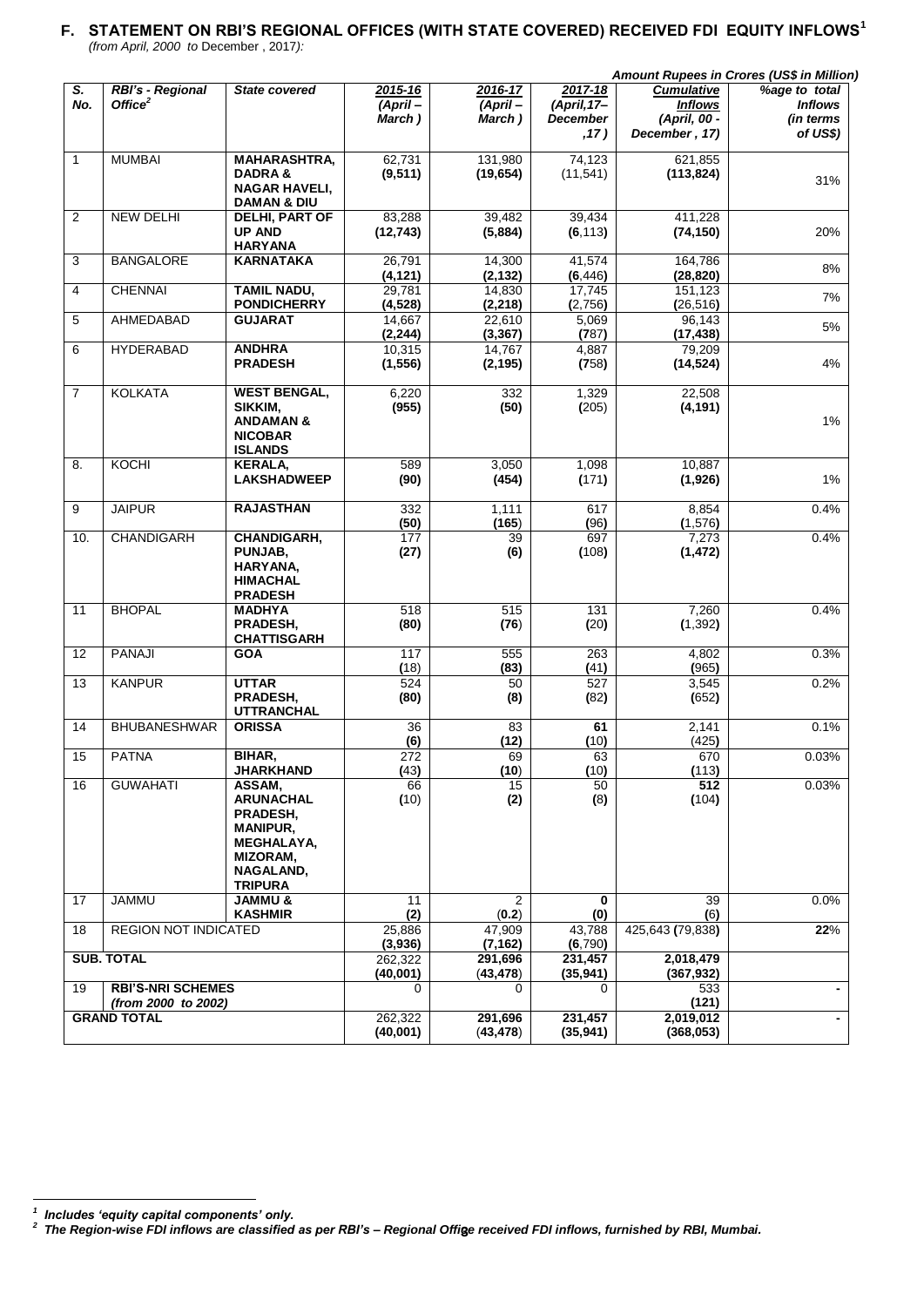# **II. FINANCIAL YEAR-WISE FDI INFLOWS DATA:**

**A. AS PER INTERNATIONAL BEST PRACTICES:**

(Data on FDI have been revised since 2000-01 with expended coverage to approach International Best Practices)

*(Amount US\$ Million)* 

| S.<br>No.      | <b>Financial Year</b><br>(April-March)                    |                                                                           |                                           | <b>FOREIGN DIRECT INVESTMENT (FDI)</b> |                         |                                            | <b>Investment by</b>                                             |                                          |
|----------------|-----------------------------------------------------------|---------------------------------------------------------------------------|-------------------------------------------|----------------------------------------|-------------------------|--------------------------------------------|------------------------------------------------------------------|------------------------------------------|
|                |                                                           | <b>Equity</b>                                                             |                                           | Re-<br>invested                        | <b>Other</b><br>capital | <b>FDI FLOWS INTO INDIA</b>                |                                                                  | FII's<br>Foreign                         |
|                |                                                           | <b>FIPB Route/</b>                                                        | <b>Equity</b>                             | earnings                               | ٠                       |                                            |                                                                  | <b>Institutional</b><br><b>Investors</b> |
|                |                                                           | RBI's<br><b>Automatic</b><br>Route/<br><b>Acquisition</b><br><b>Route</b> | capital of<br>unincorpora<br>ted bodies # | $\ddot{\phantom{1}}$                   |                         | <b>Total</b><br><b>FDI</b><br><u>Flows</u> | %age<br>growth<br>over<br>previous<br>year<br>(in US\$<br>terms) | <b>Fund</b><br>(net)                     |
|                | FINANCIAL YEARS 2000-01 TO 2017-18                        |                                                                           |                                           |                                        |                         |                                            |                                                                  |                                          |
| $\mathbf{1}$ . | 2000-01                                                   | 2,339                                                                     | 61                                        | 1,350                                  | 279                     | 4,029                                      |                                                                  | 1,847                                    |
| 2.             | 2001-02                                                   | 3,904                                                                     | 191                                       | 1,645                                  | 390                     | 6,130                                      | $(+)$ 52 %                                                       | 1,505                                    |
| 3.             | 2002-03                                                   | 2,574                                                                     | 190                                       | 1.833                                  | 438                     | 5,035                                      | $(-) 18 %$                                                       | 377                                      |
| 4.             | 2003-04                                                   | 2,197                                                                     | 32                                        | 1,460                                  | 633                     | 4,322                                      | $(-) 14 \%$                                                      | 10,918                                   |
| 5.             | 2004-05                                                   | 3,250                                                                     | 528                                       | 1,904                                  | 369                     | 6,051                                      | $(+)$ 40 %                                                       | 8,686                                    |
| 6.             | 2005-06                                                   | 5,540                                                                     | 435                                       | 2,760                                  | 226                     | 8,961                                      | $(+)$ 48 %                                                       | 9,926                                    |
| 7.             | 2006-07                                                   | 15,585                                                                    | 896                                       | 5,828                                  | 517                     | 22,826                                     | $(+)155%$                                                        | 3,225                                    |
| 8.             | 2007-08                                                   | 24,573                                                                    | 2,291                                     | 7,679                                  | 300                     | 34,843                                     | $(+)$ 53 %                                                       | 20,328                                   |
| 9.             | 2008-09                                                   | 31,364                                                                    | 702                                       | 9,030                                  | $\overline{777}$        | 41,873                                     | $(+) 20 \%$                                                      | $(-) 15,017$                             |
| 10.            | 2009-10                                                   | 25.606                                                                    | 1,540                                     | 8,668                                  | 1,931                   | 37,745                                     | $(-) 10 %$                                                       | 29,048                                   |
| 11.            | 2010-11                                                   | 21,376                                                                    | 874                                       | 11,939                                 | 658                     | 34,847                                     | $(-)$ 08 %                                                       | 29,422                                   |
| 12.            | 2011-12                                                   | 34,833                                                                    | 1,022                                     | 8,206                                  | 2,495                   | 46,556                                     | $(+)$ 34 %                                                       | 16,812                                   |
| 13.            | 2012-13                                                   | 21,825                                                                    | 1,059                                     | 9,880                                  | 1,534                   | 34,298                                     | $(-) 26%$                                                        | 27,582                                   |
| 14             | 2013-14                                                   | 24,299                                                                    | 975                                       | 8,978                                  | 1,794                   | 36,046                                     | $(+)$ 5%                                                         | 5,009                                    |
| 15.            | 2014-15 (P)                                               | 30,933                                                                    | 978                                       | 9,988                                  | 3,249                   | 45,148                                     | $(+)$ 25%                                                        | 40,923                                   |
| 16.            | 2015-16 (P)                                               | 40.001                                                                    | 1.111                                     | 10,413                                 | 4,034                   | 55,559                                     | $(+)$ 23%                                                        | (-) 4,016                                |
| 17.            | 2016-17 (P)                                               | 43,478                                                                    | 1,227                                     | 12,176                                 | 3,201                   | 60,082                                     | (+) 8%                                                           | 7,735                                    |
| 18             | 2017-18 (P) (upto December<br>$-17$                       | 35,941                                                                    | 818                                       | 9,016                                  | 2,426                   | 48,201                                     |                                                                  | 19,788                                   |
| 2017)          | <b>CUMULATIVE TOTAL</b><br>(from April, 2000 to December, | 369,618                                                                   | 14,930                                    | 122,753                                | 25,251                  | 532,552                                    |                                                                  | 214,098                                  |

**Source:** *(i) RBI's Bulletin February, 2018 dt.10.02.2018 (Table No. 34 – FOREIGN INVESTMENT INFLOWS).*

*(ii) Inflows under the acquisition of shares in March, 2011, August, 2011 & October, 2011, include net FDI on account of transfer of participating interest from Reliance Industries Ltd. to BP Exploration (Alpha).*

*(iii) RBI had included Swap of Shares of US\$ 3.1 billion under equity components during December 2006.*

*(iv) Monthly data on components of FDI as per expended coverage are not available. These data, therefore, are not comparable with FDI data for previous years.* 

*(v) Figures updated by RBI up to December, 2017.*

*(vi) Data in respect of 'Re-invested earnings' & 'Other capital' are estimated as average of previous two years.*

*'#' Figures for equity capital of unincorporated bodies are estimates. (P) All figures are provisional* 

#### **B. DIPP'S – FINANCIAL YEAR-WISE FDI EQUITY INFLOWS:**

| (As per DIPP's FDI data base – equity capital components only): |                                                       |                                     |                        |                                |  |  |
|-----------------------------------------------------------------|-------------------------------------------------------|-------------------------------------|------------------------|--------------------------------|--|--|
| S. Nos                                                          | <b>Financial Year</b>                                 | <b>Amount of FDI equity Inflows</b> |                        | %age growth over previous year |  |  |
|                                                                 | (April – March)                                       |                                     |                        | (in terms of US \$)            |  |  |
| <b>FINANCIAL YEARS 2000-01 TO 2017-18</b>                       |                                                       | <b>In Rs Crores</b>                 | <b>In US\$ Million</b> |                                |  |  |
| 1.                                                              | 2000-01                                               | 10,733                              | 2,463                  |                                |  |  |
| 2.                                                              | 2001-02                                               | 18,654                              | 4,065                  | $+$ ) 65 %                     |  |  |
| 3.                                                              | 2002-03                                               | 12,871                              | 2,705                  | - ) 33 %                       |  |  |
| 4.                                                              | 2003-04                                               | 10,064                              | 2,188                  | $-119%$                        |  |  |
| 5.                                                              | 2004-05                                               | 14,653                              | 3,219                  | $+$ ) 47 %                     |  |  |
| 6.                                                              | 2005-06                                               | 24,584                              | 5,540                  | $+$ ) 72 %                     |  |  |
| 7.                                                              | 2006-07                                               | 56,390                              | 12,492                 | (+ )125 %                      |  |  |
| 8.                                                              | 2007-08                                               | 98,642                              | 24,575                 | $+$ ) 97 %                     |  |  |
| 9.                                                              | 2008-09                                               | 142,829                             | 31,396                 | $+$ ) 28 %                     |  |  |
| 10.                                                             | 2009-10                                               | 123,120                             | 25,834                 | $-118%$                        |  |  |
| 11.                                                             | 2010-11                                               | 97,320                              | 21,383                 | $-$ ) 17 $%$                   |  |  |
| 12.                                                             | 2011-12 ^                                             | 165,146                             | 35,121                 | (+) 64 %                       |  |  |
| 13.                                                             | 2012-13                                               | 121,907                             | 22,423                 | (-) 36 %                       |  |  |
| 14.                                                             | 2013-14                                               | 147,518                             | 24,299                 | $(+) 8%$                       |  |  |
| 15.                                                             | 2014-15#                                              | 189,107                             | 30,931                 | 27%<br>$^{(+)}$                |  |  |
| 16.                                                             | 2015-16#                                              | 262,322                             | 40,001                 | 29%<br>$^{(+)}$                |  |  |
| 17.                                                             | 2016-17#                                              | 291,696                             | 43,478                 | (+) 9%                         |  |  |
| 18.                                                             | 2017-18# (upto December 2017)                         | 231,457                             | 35,941                 |                                |  |  |
|                                                                 | CUMULATIVE TOTAL (from April, 2000 to December, 2017) | 2,019,013                           | 368,054                |                                |  |  |

**Note:** *(i) including amount remitted through RBI's-NRI Schemes (2000-2002).*

*(ii) FEDAI (Foreign Exchange Dealers Association of India) conversion rate from rupees to US dollar applied, on the basis of monthly average rate provided by RBI (DEPR), Mumbai.*

 *# Figures are provisional subject to reconciliation with RBI.* 

*^ Inflows for the month of March, 2012 are as reported by RBI, consequent to the adjustment made in the figures of March, '11, August, '11 and October, '11.*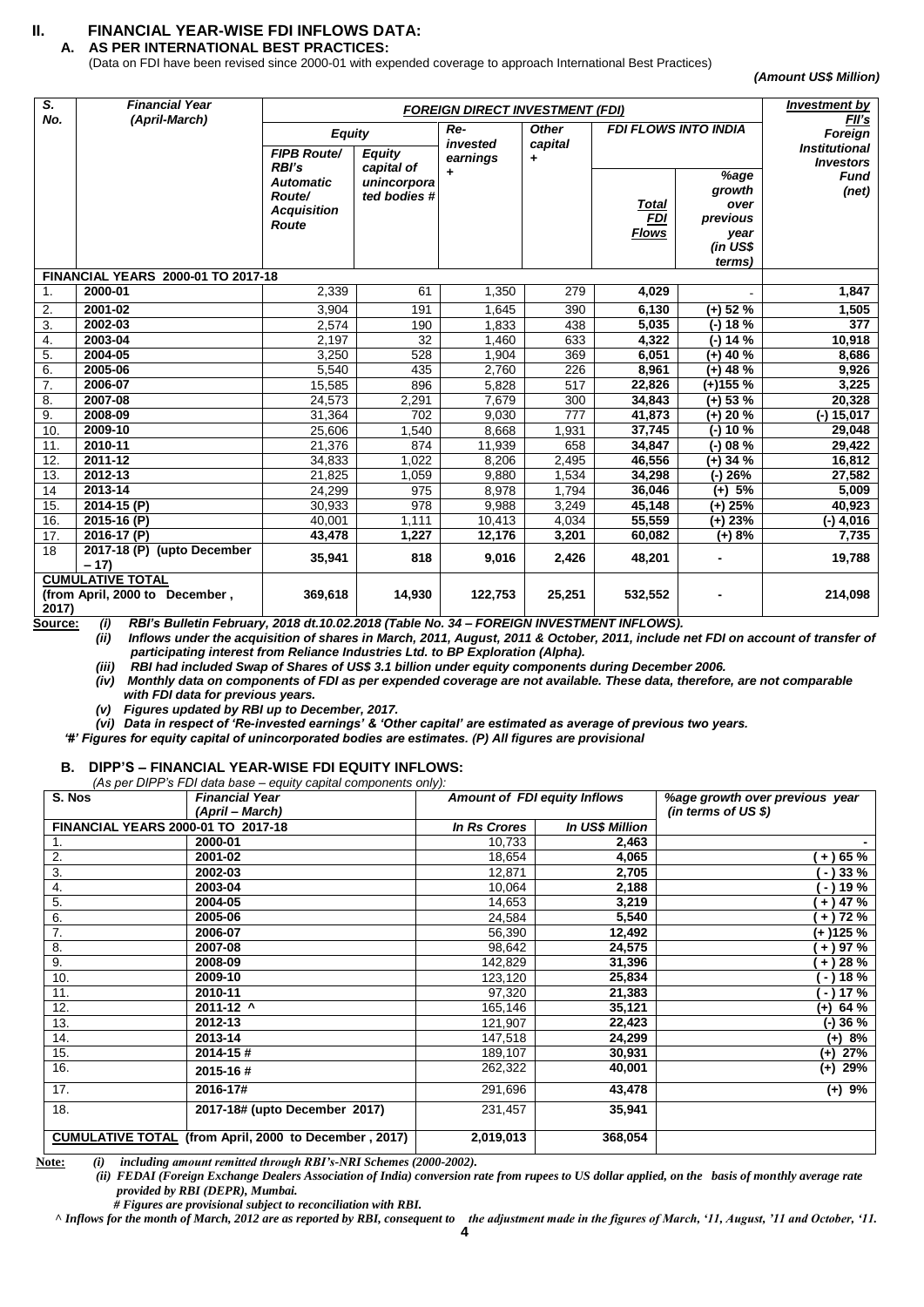# **STATEMENT ON COUNTRY-WISE FDI EQUITY INFLOWS FROM APRIL 2000 TO DECEMBER 2017**

| S.No | <b>Name of the Country</b> | Amount of Foreign Direct Investment Inflows | %age with Inflows |       |
|------|----------------------------|---------------------------------------------|-------------------|-------|
|      |                            | (In Rs crore)                               | (In US\$ million) |       |
|      | 1 Mauritius                | 671,733.79                                  | 124,985.94        | 33.97 |
|      | 2 Singapore                | 374,434.38                                  | 63,803.31         | 17.34 |
|      | 3 Japan                    | 150,399.40                                  | 26,938.34         | 7.32  |
|      | 4 United Kingdom           | 130,198.81                                  | 25,311.07         | 6.88  |
|      | 5 Netherlands              | 132,529.46                                  | 23,064.66         | 6.27  |
|      | $6$ U.S.A                  | 121,773.91                                  | 22,066.83         | 6.00  |
|      | 7 Germany                  | 58,566.93                                   | 10,710.29         | 2.91  |
|      | 8 Cyprus                   | 48,872.11                                   | 9,488.49          | 2.58  |
|      | 9 France                   | 33,584.90                                   | 6,182.40          | 1.68  |
|      | $10$ UAE                   | 30,242.97                                   | 5,332.37          | 1.45  |
|      | 11 Switzerland             | 22,446.48                                   | 4,144.03          | 1.13  |
|      | 12 HongKong                | 17,647.16                                   | 3,038.10          | 0.83  |
|      | 13 Spain                   | 14,061.82                                   | 2,588.36          | 0.70  |
|      | 14 Cayman Islands          | 14,688.56                                   | 2,572.24          | 0.70  |
|      | 15 Italy                   | 14,238.21                                   | 2,563.44          | 0.70  |
|      | 16 South Korea             | 14,427.20                                   | 2,558.90          | 0.70  |
|      | 17 Luxembourg              | 14,809.41                                   | 2,441.03          | 0.66  |
|      | 18 China                   | 11,003.20                                   | 1,776.95          | 0.48  |
|      | 19 Sweden                  | 7,472.92                                    | 1,428.55          | 0.39  |
|      | 20 British Virginia        | 7,443.31                                    | 1,375.61          | 0.37  |
|      | 21 Russia                  | 6,970.16                                    | 1,235.48          | 0.34  |
|      | 22 Belgium                 | 6,713.49                                    | 1,186.87          | 0.32  |
|      | 23 Canada                  | 6,554.78                                    | 1,134.80          | 0.31  |
|      | 24 Australia               | 4,818.87                                    | 900.28            | 0.24  |
|      | 25 Malaysia                | 4,684.74                                    | 863.15            | 0.23  |
|      | 26 Poland                  | 3,633.32                                    | 669.37            | 0.18  |
|      | 27 Indonesia               | 2,937.42                                    | 628.47            | 0.17  |
|      | 28 The Bermudas            | 2,252.20                                    | 502.07            | 0.14  |
|      | 29   Ireland               | 2,766.55                                    | 487.94            | 0.13  |
|      | 30 Denmark                 | 2,483.27                                    | 477.74            | 0.13  |
|      | 31 Oman                    | 2,306.35                                    | 457.25            | 0.12  |
|      | 32 South Africa            | 2,494.74                                    | 432.95            | 0.12  |
|      | 33 Finland                 | 2,233.72                                    | 420.29            | 0.11  |
|      | 34 Austria                 | 2,053.01                                    | 367.79            | 0.10  |
|      | 35 Thailand                | 2,141.08                                    | 364.32            | 0.10  |
|      | 36 Bermuda                 | 2,357.32                                    | 353.64            | 0.10  |
|      | 37 Taiwan                  | 1,726.61                                    | 287.02            | 0.08  |
|      | 38 Philippines             | 1,475.79                                    | 235.81            | 0.06  |
|      | 39 Norway                  | 1,161.06                                    | 214.31            | 0.06  |
|      | 40 Seychelles              | 1,225.58                                    | 201.77            | 0.05  |
|      | 41 Saudi Arabia            | 1,227.04                                    | 200.37            | 0.05  |
|      | 42 Bahrain                 | 1,014.97                                    | 163.66            | 0.04  |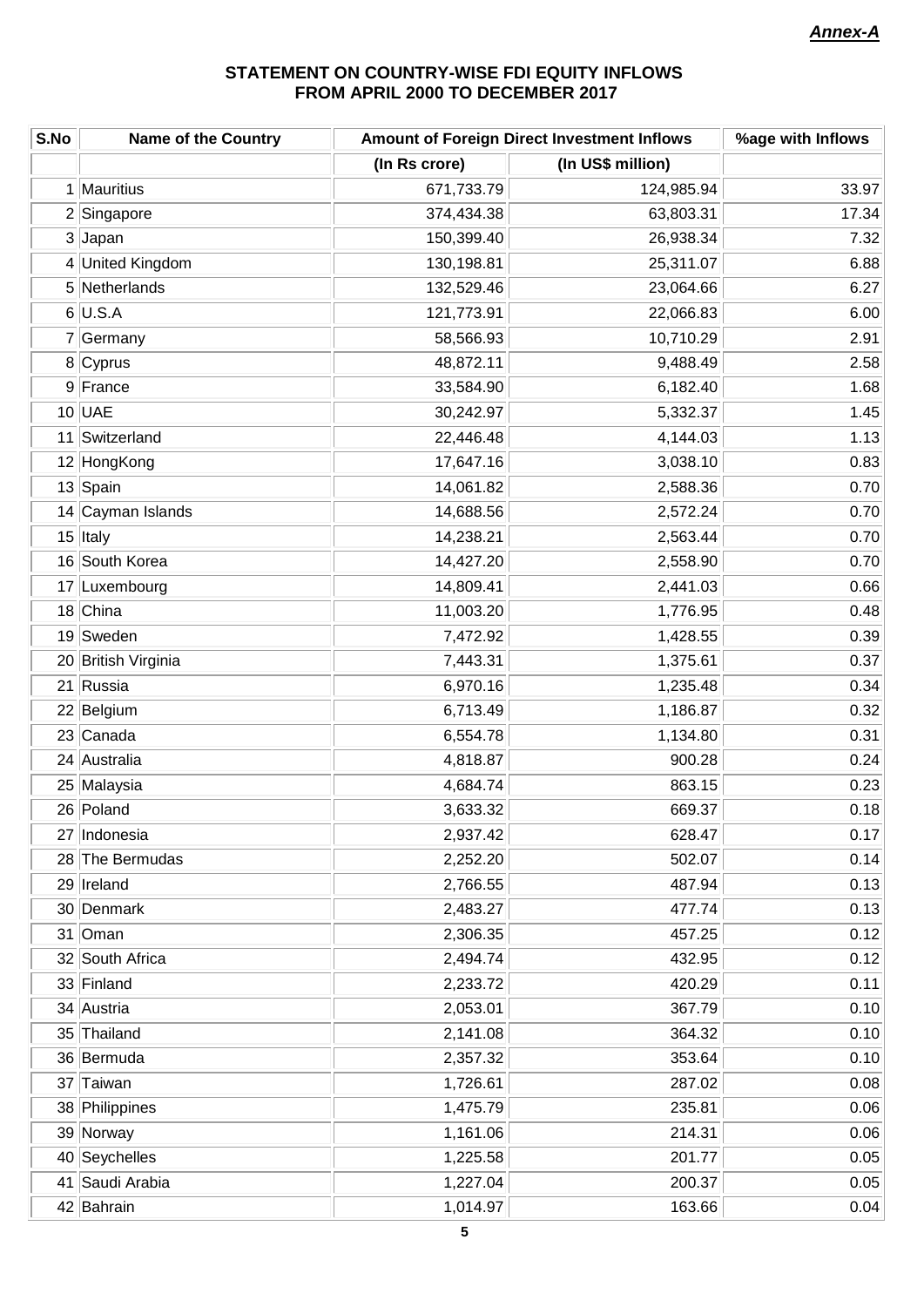|    | 43 Chile               | 712.55 | 150.54 | 0.04 |
|----|------------------------|--------|--------|------|
| 44 | Israel                 | 812.46 | 142.86 | 0.04 |
|    | 45 Turkey              | 777.00 | 139.94 | 0.04 |
|    | 46 Morocco             | 655.96 | 138.00 | 0.04 |
| 47 | Virgin Islands(US)     | 757.51 | 123.18 | 0.03 |
|    | 48 Mexico              | 714.78 | 121.77 | 0.03 |
|    | 49 British Isles       | 465.62 | 100.91 | 0.03 |
|    | 50 Portugal            | 486.35 | 80.56  | 0.02 |
|    | 51 West Indies         | 353.89 | 79.17  | 0.02 |
|    | 52 Sri Lanka           | 424.45 | 73.63  | 0.02 |
|    | 53 NewZealand          | 341.48 | 63.40  | 0.02 |
|    | 54 Kuwait              | 358.76 | 60.71  | 0.02 |
|    | 55 St. Vincent         | 293.44 | 55.82  | 0.02 |
|    | 56 Channel Islands     | 272.58 | 47.04  | 0.01 |
|    | 57 Panama              | 213.24 | 45.02  | 0.01 |
|    | 58 Korea(North)        | 212.30 | 40.81  | 0.01 |
|    | 59 Bahamas             | 203.02 | 40.62  | 0.01 |
|    | 60 Saint Kitts & Nevis | 147.88 | 33.53  | 0.01 |
|    | 61 Jordan              | 167.86 | 30.53  | 0.01 |
|    | 62 Isle of Man         | 175.80 | 30.07  | 0.01 |
|    | 63 Kazakhstan          | 135.77 | 26.35  | 0.01 |
|    | 64 Liechtenstein       | 153.11 | 25.71  | 0.01 |
|    | 65 Czech Republic      | 123.90 | 24.99  | 0.01 |
|    | 66 Brazil              | 124.80 | 24.83  | 0.01 |
|    | 67 SAMOA ISLANDS       | 152.79 | 23.89  | 0.01 |
|    | 68 Qatar               | 154.89 | 23.88  | 0.01 |
|    | 69 Kenya               | 109.17 | 22.74  | 0.01 |
|    | 70 Iceland             | 93.72  | 21.14  | 0.01 |
|    | 71 Gibraltar           | 89.59  | 20.44  | 0.01 |
|    | 72 Hungary             | 100.99 | 18.77  | 0.01 |
|    | 73 Malta               | 73.27  | 15.29  | 0.00 |
|    | 74 Liberia             | 65.51  | 14.70  | 0.00 |
|    | 75 Slovakia            | 78.80  | 13.89  | 0.00 |
|    | 76 BELORUSSIA          | 89.82  | 13.78  | 0.00 |
|    | 77 Nigeria             | 68.99  | 13.61  | 0.00 |
|    | 78 Belarus             | 56.61  | 13.17  | 0.00 |
|    | 79 Scotland            | 73.30  | 12.83  | 0.00 |
|    | 80 Guersney            | 74.54  | 12.05  | 0.00 |
|    | 81 Cambodia            | 66.42  | 10.34  | 0.00 |
|    | 82 Argentina           | 46.61  | 10.21  | 0.00 |
|    | 83 Maldives            | 48.35  | 9.16   | 0.00 |
|    | 84 Myanmar             | 35.78  | 8.97   | 0.00 |
|    | 85 Greece              | 51.35  | 8.87   | 0.00 |
|    | 86 Slovenia            | 42.17  | 8.73   | 0.00 |
|    | 87 Romania             | 42.56  | 7.73   | 0.00 |
|    | 88 Ghana               | 40.54  | 7.68   | 0.00 |
|    | 89 Egypt               | 45.27  | 7.43   | 0.00 |
|    | 90 Uganda              | 45.15  | 7.08   | 0.00 |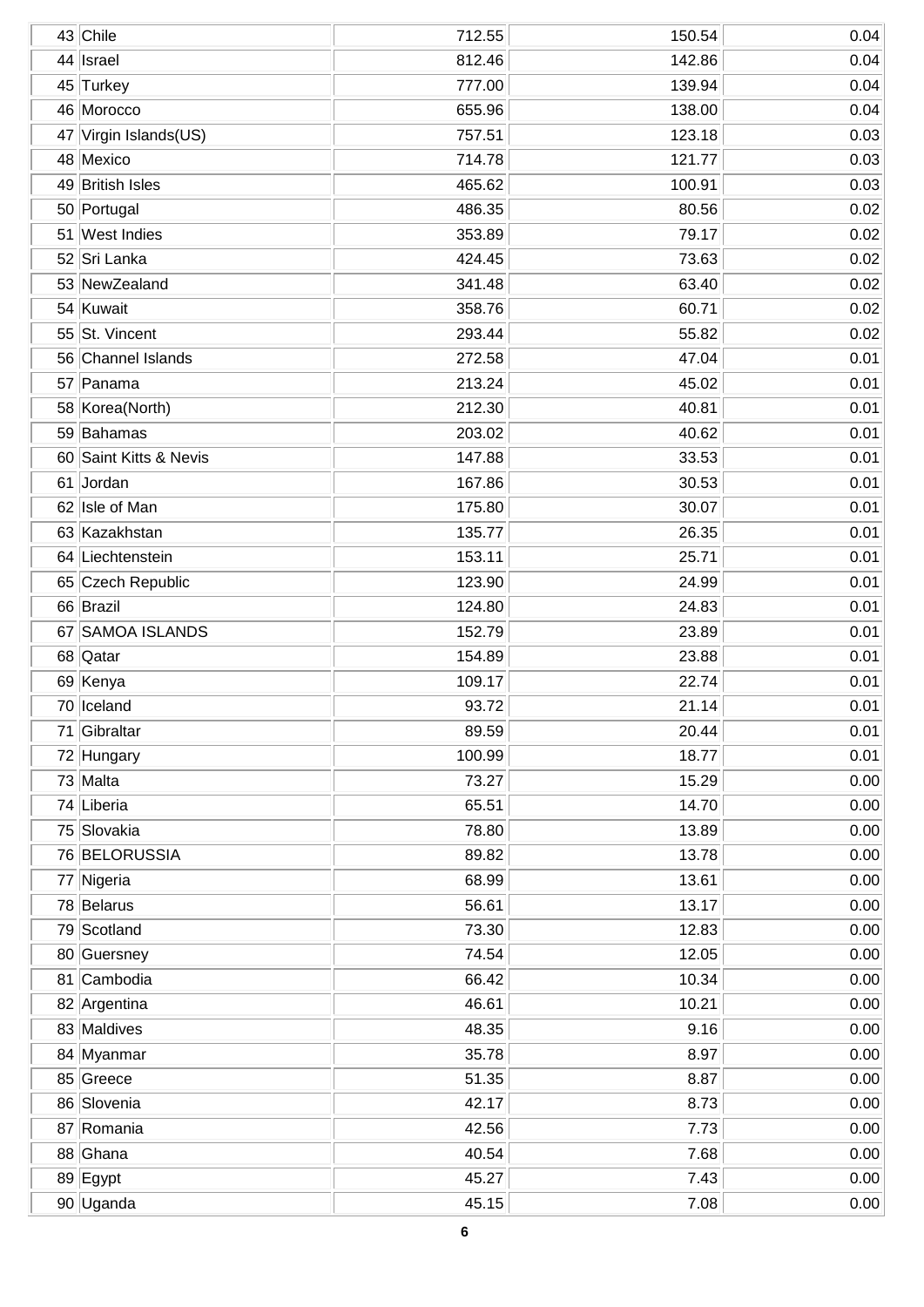| 91 Belize               | 34.83 | 6.96 | 0.00 |
|-------------------------|-------|------|------|
| 92 Ukraine              | 39.52 | 6.51 | 0.00 |
| 93 Uruguay              | 26.99 | 5.33 | 0.00 |
| 94 Colombia             | 30.97 | 5.12 | 0.00 |
| 95 Rep. of Fiji Islands | 22.30 | 5.07 | 0.00 |
| 96 Tunisia              | 23.92 | 4.95 | 0.00 |
| 97 Vietnam              | 31.70 | 4.76 | 0.00 |
| 98 East Africa          | 25.37 | 3.94 | 0.00 |
| 99 Tanzania             | 19.97 | 3.45 | 0.00 |
| 100 Vanuatu             | 18.94 | 3.20 | 0.00 |
| 101 West Africa         | 15.89 | 3.03 | 0.00 |
| 102 Trinidad & Tobago   | 14.70 | 2.64 | 0.00 |
| 103 Nepal               | 12.48 | 2.45 | 0.00 |
| 104 Lebanon             | 14.37 | 2.38 | 0.00 |
| 105 Monaco              | 12.73 | 2.31 | 0.00 |
| 106 Botswana            | 14.74 | 2.29 | 0.00 |
| 107 Bulgaria            | 12.19 | 2.02 | 0.00 |
| 108 Yemen               | 8.20  | 1.95 | 0.00 |
| 109 Afghanistan         | 12.41 | 1.87 | 0.00 |
| 110 SAN MARINO          | 9.41  | 1.52 | 0.00 |
| 111 TAJIKISTAN          | 8.98  | 1.37 | 0.00 |
| 112 Estonia             | 6.59  | 1.13 | 0.00 |
| $113$ Cuba              | 4.73  | 1.04 | 0.00 |
| $114$  Iran             | 6.18  | 1.00 | 0.00 |
| 115 Guyana              | 4.60  | 1.00 | 0.00 |
| 116 Togolese Republic   | 5.07  | 0.92 | 0.00 |
| 117 SAINT LOUSIA        | 5.59  | 0.86 | 0.00 |
| 118 MARSHALL ISLANDS    | 4.51  | 0.67 | 0.00 |
| 119 Congo (DR)          | 2.41  | 0.54 | 0.00 |
| 120 Croatia             | 2.29  | 0.52 | 0.00 |
| 121 Jamaica             | 2.80  | 0.51 | 0.00 |
| 122 Aruba               | 1.96  | 0.43 | 0.00 |
| 123 Brunei Darussalam   | 2.62  | 0.40 | 0.00 |
| 124 Lithuania           | 2.30  | 0.36 | 0.00 |
| 125 Anguilla            | 1.47  | 0.29 | 0.00 |
| 126 Yugoslavia          | 1.13  | 0.24 | 0.00 |
| $127$ Iraq              | 1.05  | 0.22 | 0.00 |
| 128 Zambia              | 1.14  | 0.22 | 0.00 |
| 129 SURINAME            | 1.28  | 0.21 | 0.00 |
| $130$ Peru              | 1.11  | 0.19 | 0.00 |
| 131 Georgia             | 1.12  | 0.18 | 0.00 |
| 132 MOZAMBIQUE          | 1.09  | 0.17 | 0.00 |
| 133 Latvia              | 0.60  | 0.11 | 0.00 |
| 134 St. Lucia           | 0.62  | 0.10 | 0.00 |
| 135 Libya               | 0.28  | 0.07 | 0.00 |
| 136 Mongolia            | 0.27  | 0.06 | 0.00 |
| 137 Bangladesh          | 0.31  | 0.05 | 0.00 |
| $138$ Sudan             | 0.24  | 0.05 | 0.00 |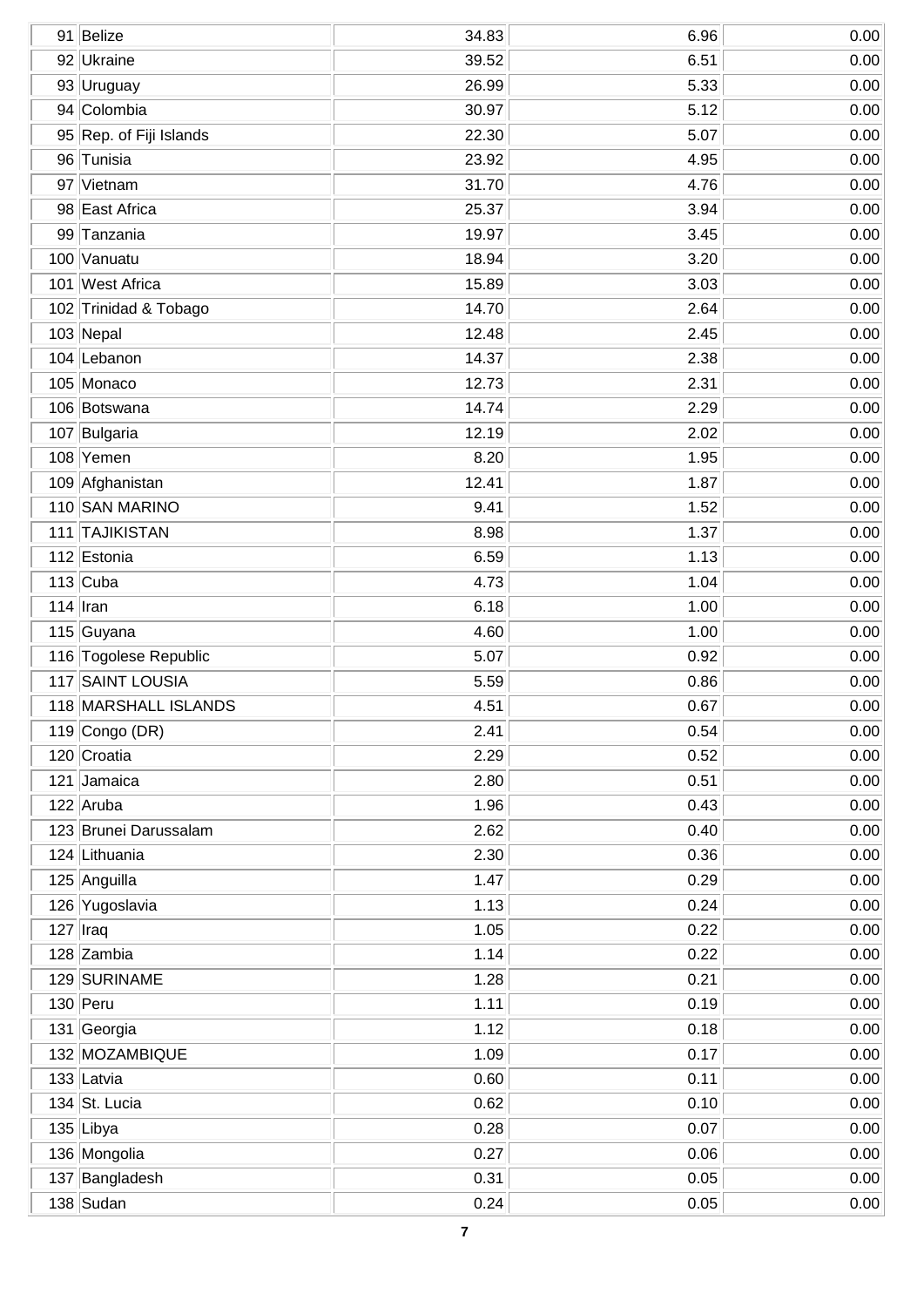| 139 Costa Rica                     | 0.29         | 0.05       | 0.00 |
|------------------------------------|--------------|------------|------|
| 140 Fiji Island                    | 0.29         | 0.04       | 0.00 |
| 141 Cape Verde                     | 0.10         | 0.01       | 0.00 |
| 142 Serbia                         | 0.09         | 0.01       | 0.00 |
| 143 Muscat                         | 0.06         | 0.01       | 0.00 |
| 144 Venezuela                      | 0.03         | 0.01       | 0.00 |
| 145 Algeria                        | 0.03         | 0.00       | 0.00 |
| 146 Cameroon                       | 0.01         | 0.00       | 0.00 |
| 147 TURKMENISTAN                   | 0.02         | 0.00       | 0.00 |
| 148 Bolivia                        | 0.01         | 0.00       | 0.00 |
| 149 Barbados                       | 0.01         | 0.00       | 0.00 |
| 150 Kyrgyzstan                     | 0.01         | 0.00       | 0.00 |
| 151 Syria                          | 0.01         | 0.00       | 0.00 |
| 152 Djibouti                       | 0.00         | 0.00       | 0.00 |
| 153 Paraguay                       | 0.00         | 0.00       | 0.00 |
| 154 SENEGAL                        | 0.00         | 0.00       | 0.00 |
| 155 Swaziland                      | 0.00         | 0.00       | 0.00 |
| 156 Ivory Coast                    | 0.00         | 0.00       | 0.00 |
| $157$ FII's                        | 0.25         | 0.06       | 0.00 |
| 158 NRI ***                        | 20,383.66    | 4,684.25   | 1.27 |
| 159 Country Details Awaited        | 30,982.65    | 6,980.16   | 1.90 |
| <b>Sub Total</b>                   | 2,018,479.17 | 367,931.89 |      |
| 160 RBI's- NRI Schemes (2000-2002) | 533.06       | 121.33     |      |
| <b>GRAND TOTAL</b>                 | 2,019,012.23 | 368,053.22 |      |

*'\*'Complete/separate data on NRI investment is not maintained by RBI. However, the above FDI inflows data on NRI investment, includes investment by NRI's, who have disclosed their status as NRI's, at the time of making their investment. '+' Percentage of inflows worked out in terms of US\$ & the above amount of inflows received through FIPB/SIA route, RBI's automatic route & acquisition of existing shares only.*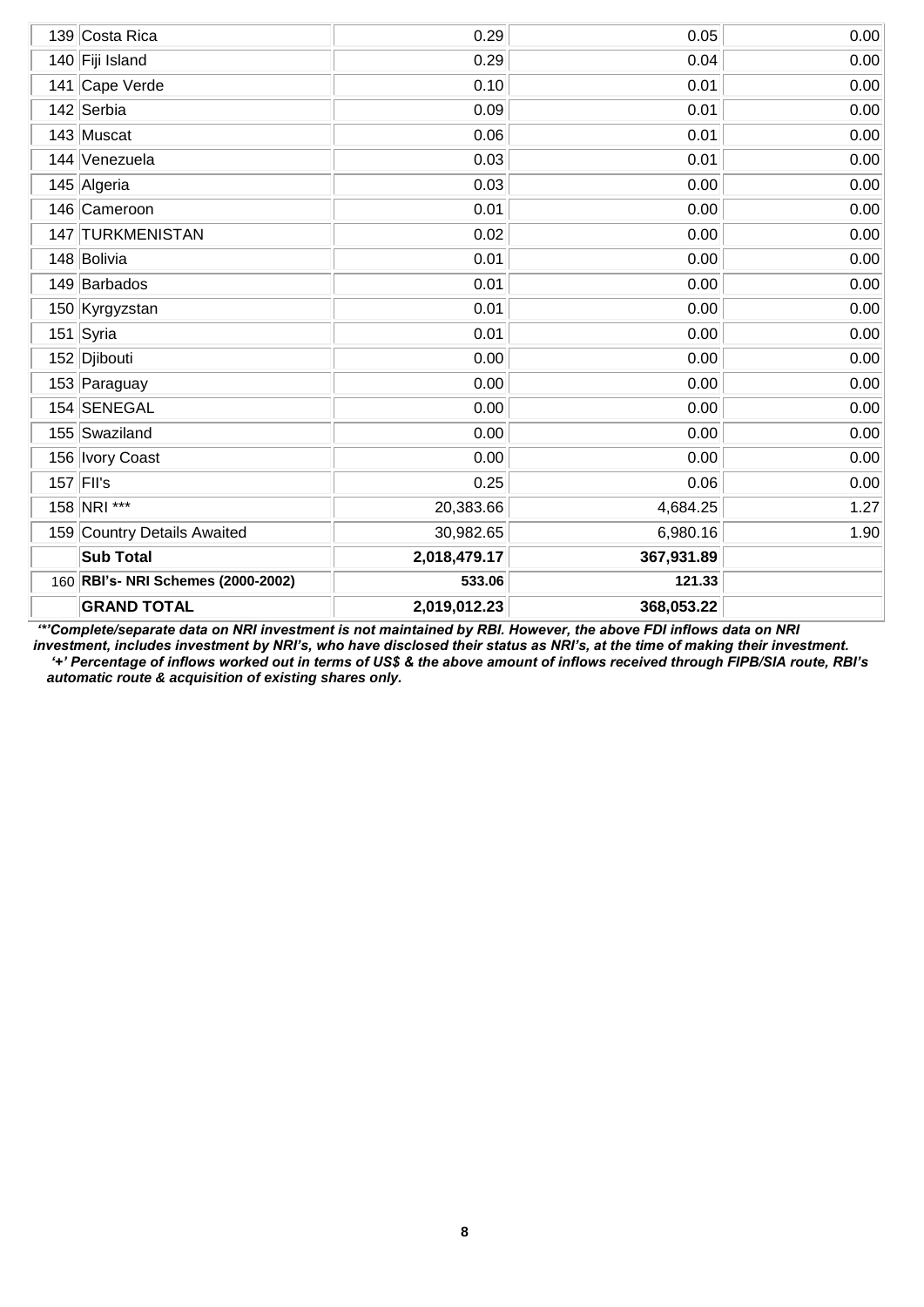# **STATEMENT ON SECTOR-WISE FDI EQUITY INFLOWS FROM APRIL 2000 TO DECEMBER 2017**

| S.No | <b>Sector</b>                                                                                                    | <b>Amount of FDI Inflows</b> |                      | %age of Total<br><b>Inflows</b> |
|------|------------------------------------------------------------------------------------------------------------------|------------------------------|----------------------|---------------------------------|
|      |                                                                                                                  | (In Rs<br>crore)             | (In US\$<br>million) |                                 |
|      | 1 SERVICES SECTOR*                                                                                               | 346,387.14                   | 64,096.61            | 17.42                           |
|      | 2 TELECOMMUNICATIONS                                                                                             | 169,427.61                   | 30,081.87            | 8.18                            |
|      | 3 COMPUTER SOFTWARE & HARDWARE                                                                                   | 170,034.91                   | 29,825.38            | 8.11                            |
|      | 4 CONSTRUCTION DEVELOPMENT: Townships, housing, built-up<br>infrastructure and construction-development projects | 117,092.19                   | 24,673.94            | 6.71                            |
|      | 5 AUTOMOBILE INDUSTRY                                                                                            | 103,420.86                   | 18,413.17            | 5.00                            |
|      | 6 TRADING                                                                                                        | 99,206.83                    | 16,484.57            | 4.48                            |
|      | 7 DRUGS & PHARMACEUTICALS                                                                                        | 81,481.55                    | 15,585.28            | 4.24                            |
|      | 8 CHEMICALS (OTHER THAN FERTILIZERS)                                                                             | 76,278.87                    | 14,429.64            | 3.92                            |
|      | 9 POWER                                                                                                          | 68,998.78                    | 12,967.06            | 3.52                            |
|      | 10 CONSTRUCTION (INFRASTRUCTURE) ACTIVITIES                                                                      | 76,719.84                    | 12,357.17            | 3.36                            |
|      | 11 HOTEL & TOURISM                                                                                               | 60,700.58                    | 10,895.57            | 2.96                            |
|      | 12 METALLURGICAL INDUSTRIES                                                                                      | 54,559.84                    | 10,560.23            | 2.87                            |
|      | 13 FOOD PROCESSING INDUSTRIES                                                                                    | 50,431.98                    | 8,364.91             | 2.27                            |
|      | 14 INFORMATION & BROADCASTING (INCLUDING PRINT MEDIA)                                                            | 40,215.45                    | 7,071.63             | 1.92                            |
|      | 15 ELECTRICAL EQUIPMENTS                                                                                         | 39,527.26                    | 6,996.42             | 1.90                            |
|      | 16 PETROLEUM & NATURAL GAS                                                                                       | 34,008.49                    | 6,879.69             | 1.87                            |
|      | 17 NON-CONVENTIONAL ENERGY                                                                                       | 36,445.90                    | 6,255.95             | 1.70                            |
|      | 18 CEMENT AND GYPSUM PRODUCTS                                                                                    | 29,095.87                    | 5,248.01             | 1.43                            |
|      | 19 HOSPITAL & DIAGNOSTIC CENTRES                                                                                 | 28,963.60                    | 4,985.66             | 1.36                            |
|      | 20 INDUSTRIAL MACHINERY                                                                                          | 26,383.28                    | 4,725.16             | 1.28                            |
|      | 21 CONSULTANCY SERVICES                                                                                          | 23,047.65                    | 4,186.40             | 1.14                            |
|      | 22 SEA TRANSPORT                                                                                                 | 20,061.72                    | 3,440.29             | 0.94                            |
|      | 23 MISCELLANEOUS MECHANICAL & ENGINEERING INDUSTRIES                                                             | 17,317.97                    | 3,389.27             | 0.92                            |
|      | 24 TEXTILES (INCLUDING DYED, PRINTED)                                                                            | 15,985.82                    | 2,816.78             | 0.77                            |
|      | 25 RUBBER GOODS                                                                                                  | 15,430.38                    | 2,643.44             | 0.72                            |
|      | 26 FERMENTATION INDUSTRIES                                                                                       | 13,866.87                    | 2,523.30             | 0.69                            |
|      | 27 MINING                                                                                                        | 12,617.10                    | 2,305.14             | 0.63                            |
|      | 28 AGRICULTURE SERVICES                                                                                          | 10,402.63                    | 2,015.43             | 0.55                            |
|      | 29 PRIME MOVER (OTHER THAN ELECTRICAL GENERATORS)                                                                | 10,771.40                    | 1,887.51             | 0.51                            |
|      | 30 ELECTRONICS                                                                                                   | 9,488.28                     | 1,836.38             | 0.50                            |
|      | 31 EDUCATION                                                                                                     | 9,586.58                     | 1,670.95             | 0.45                            |
|      | 32 MEDICAL AND SURGICAL APPLIANCES                                                                               | 9,712.30                     | 1,659.02             | 0.45                            |
|      | 33 PORTS                                                                                                         | 6,730.91                     | 1,637.30             | 0.45                            |
|      | 34 AIR TRANSPORT (INCLUDING AIR FREIGHT)                                                                         | 9,572.55                     | 1,608.51             | 0.44                            |
|      | 35 PAPER AND PULP (INCLUDING PAPER PRODUCTS)                                                                     | 7,080.83                     | 1,332.09             | 0.36                            |
|      | 36 SOAPS, COSMETICS & TOILET PREPARATIONS                                                                        | 7,521.22                     | 1,330.34             | 0.36                            |
|      | 37 RETAIL TRADING                                                                                                | 7,288.92                     | 1,141.50             | 0.31                            |
|      | 38 DIAMOND, GOLD ORNAMENTS                                                                                       | 6,400.84                     | 1,111.52             | 0.30                            |
|      | 39 MACHINE TOOLS                                                                                                 | 4,759.82                     | 901.10               | 0.24                            |